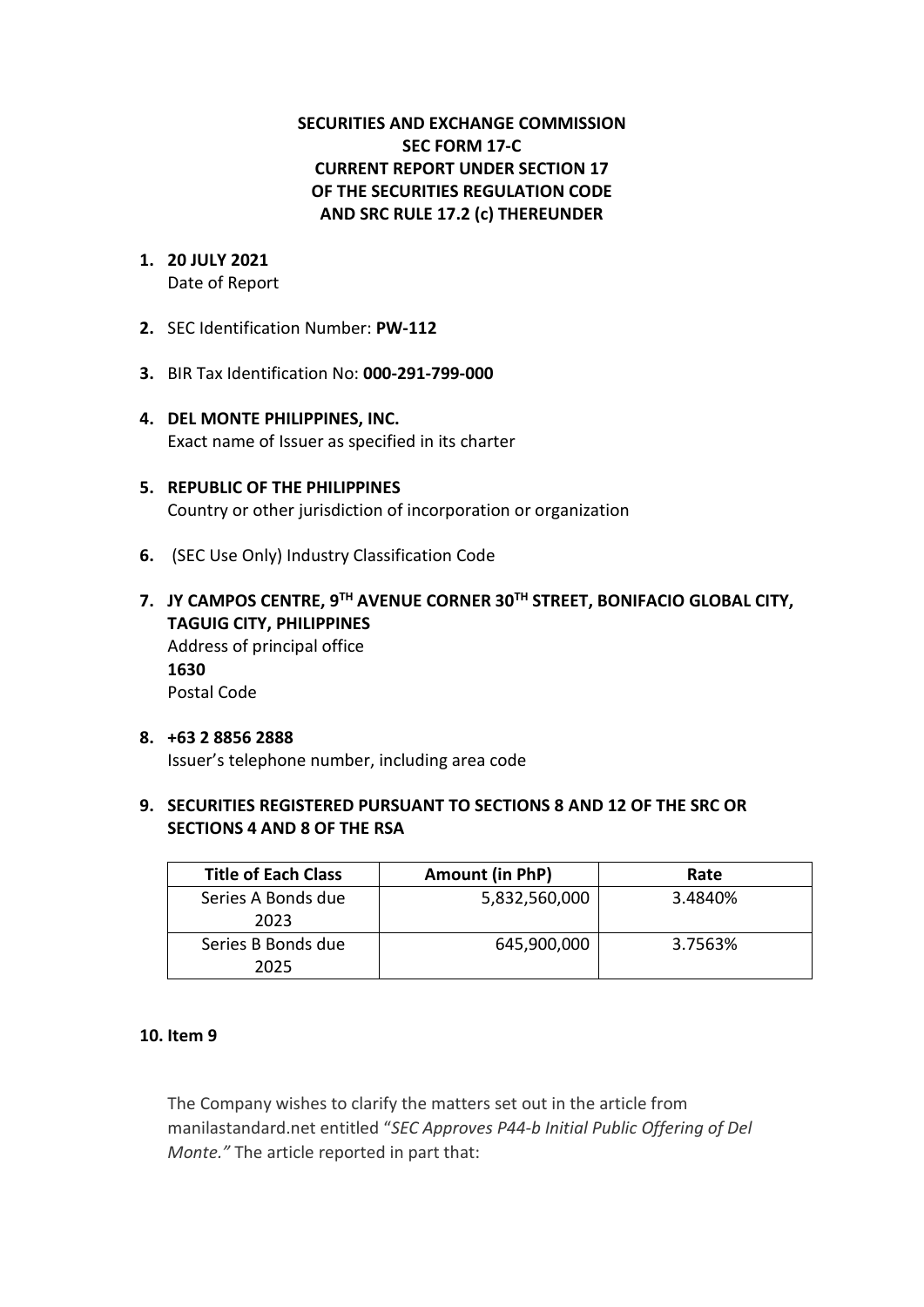*"The Securities and Exchange Commission said Friday it approved the P44-billion maiden share offering of fruit grower and canner Del Monte Philippines Inc.*

*The SEC said it approved DMPI's initial public offering of 699.33 million secondary common shares with an over-allotment option for another 104.899 million shares at a price of up to P54.80 apiece, subject to the company's compliance with certain remaining requirements.*

*"DMPI will receive the corresponding order of registration and permit to sell after complying with the conditions set by the SEC," the corporate regulator said.*

*The company's parent, Del Monte Pacific Limited, will eventually receive and use part of the net proceeds for the repayment of loans, redemption of certain preferred shares and general corporate purposes.*

Latest submissions to the SEC showed the offering period would be set from Aug. 9 to 13, and *the listing of the shares under the main board of the Philippine Stock Exchange scheduled on Aug. 23.*

*xxx xxx xxx*

*DMPI engaged Morgan Stanley Asia (Singapore) Pte. and Credit Suisse (Singapore) Limited as joint global coordinators and bookrunners for the offering, while CLSA Limited, DBS Bank Ltd. and Jefferies Singapore Limited will act as joint international bookrunners.*

*The company also hired BDO Capital and Investment Corp. and BPI Capital Corp. as joint local lead underwriters and bookrunners. First Metro Investment Corp. was tapped as local co-lead underwriter.*

*DMPI earlier said net income in the fiscal year 2021 ending April climbed 33 percent to P4.6 billion from a year ago on improved sales and lower expenses. DMPI said sales also climbed 8 percent to P34.5 billion.*

*Nearly two-thirds of DMPI's sales are in the Philippines, with the balance in the international market.*

*"During FY2021, we focused on adapting to consumer trends through product innovation and digital marketing, while, at the same time, strengthening our operations and maximizing efficiencies," DMPI chief executive Joselito Campos Jr. said.*

*DMPI also saw a 37-percent increase in pineapple exports to P5.85 billion in April from P4.2 billion a year ago, according to analytics and consulting company GlobalData.*

*Global Data said that DMCI's pineapple exports to China reached 182 million kilograms in 2020, the biggest growth driver in the North Asian markets. China's import of fresh pineapples from the Philippines grew at a compounded average growth rate of 18 percent from 2015 to 2020.*